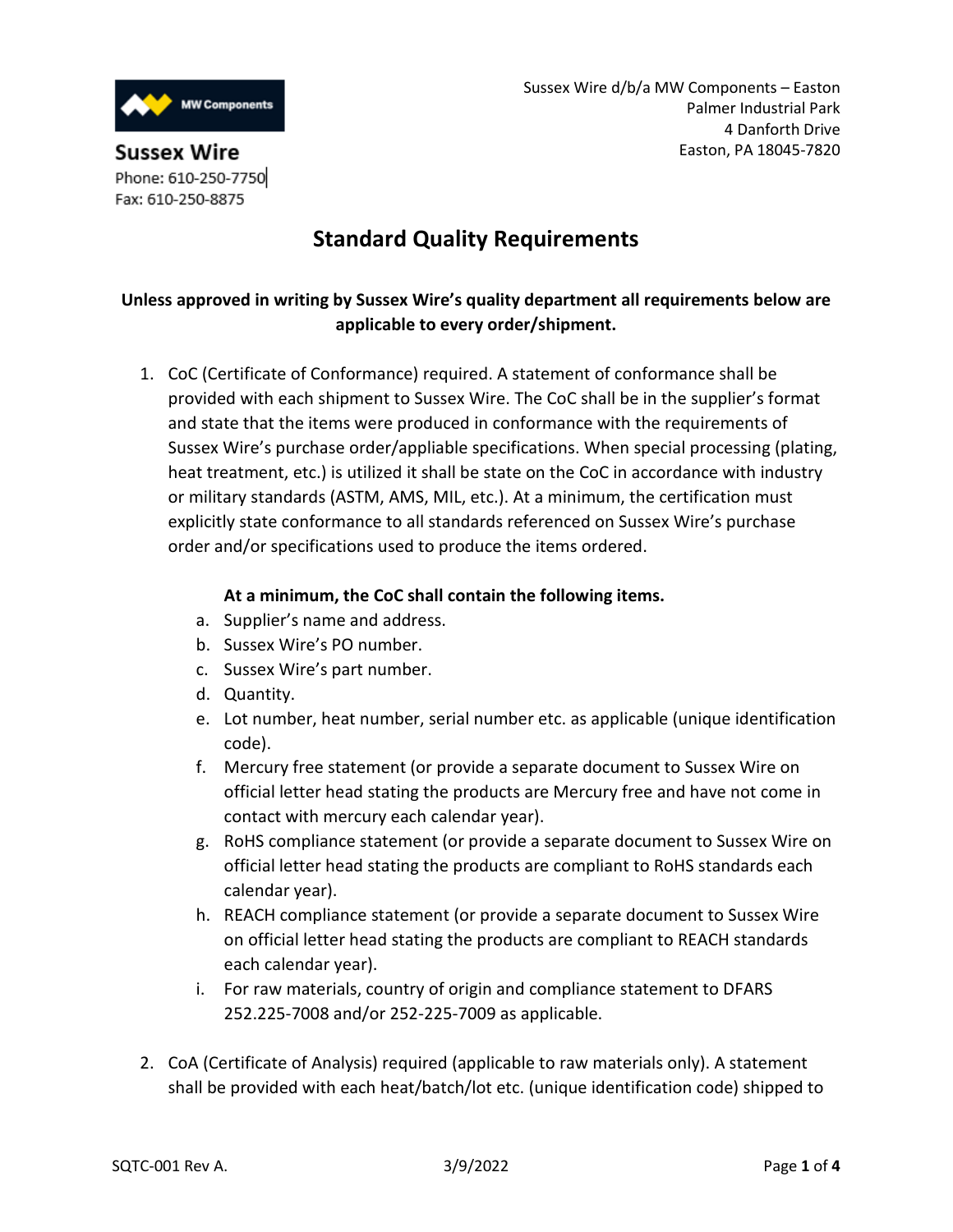

## **Sussex Wire**

Phone: 610-250-7750 Fax: 610-250-8875

> Sussex Wire. The CoA shall be in the supplier's format and state that the materials provided are in accordance with the applicable industry or military standards (ASTM, AMS, MIL, etc.). At a minimum, the certification must explicitly state conformance to all standards referenced on Sussex Wire's purchase order.

## **At a minimum, the CoC shall contain the following items.**

- a. Analyzer's name and address.
- b. PO number raw material was purchased under.
- c. Material identification (part number or equivalent).
- d. Quantity.
- e. Lot number, heat number, serial number etc. as applicable (unique identification code).
- f. Actual chemical analysis results. Must be reported per the appliable industry or military specification (ASTM, AMS, MIL, etc.).
- g. Actual mechanical analysis results. Must be reported per the appliable industry or military specification (ASTM, AMS, MIL, etc.).
- h. Mercury free statement (or provide a separate document to Sussex Wire on official letter head stating the products are Mercury free and have not come in contact with mercury each calendar year).
- i. RoHS compliance statement (or provide a separate document to Sussex Wire on official letter head stating the products are compliant to RoHS standards each calendar year).
- j. REACH compliance statement (or provide a separate document to Sussex Wire on official letter head stating the products are compliant to REACH standards each calendar year).
- k. For raw materials analyzed by the mill/smelter, country of origin and compliance statement to DFARS 252.225-7008 and/or 252-225-7009 as applicable.
- 3. Chain of custody. Documentation proving chain of custody from the origination source to Sussex Wire. (i.e. Mill/Smelter to Sussex Wire).
- 4. Inspection. All parts/raw materials are subject to inspection prior to acceptance at Sussex Wire's discretion. Sussex Wire has process in place to assure incoming quality complies with our requirements. Acceptance of product does not alleviate the supplier to remedy latent defects or defects found during further processing of the product.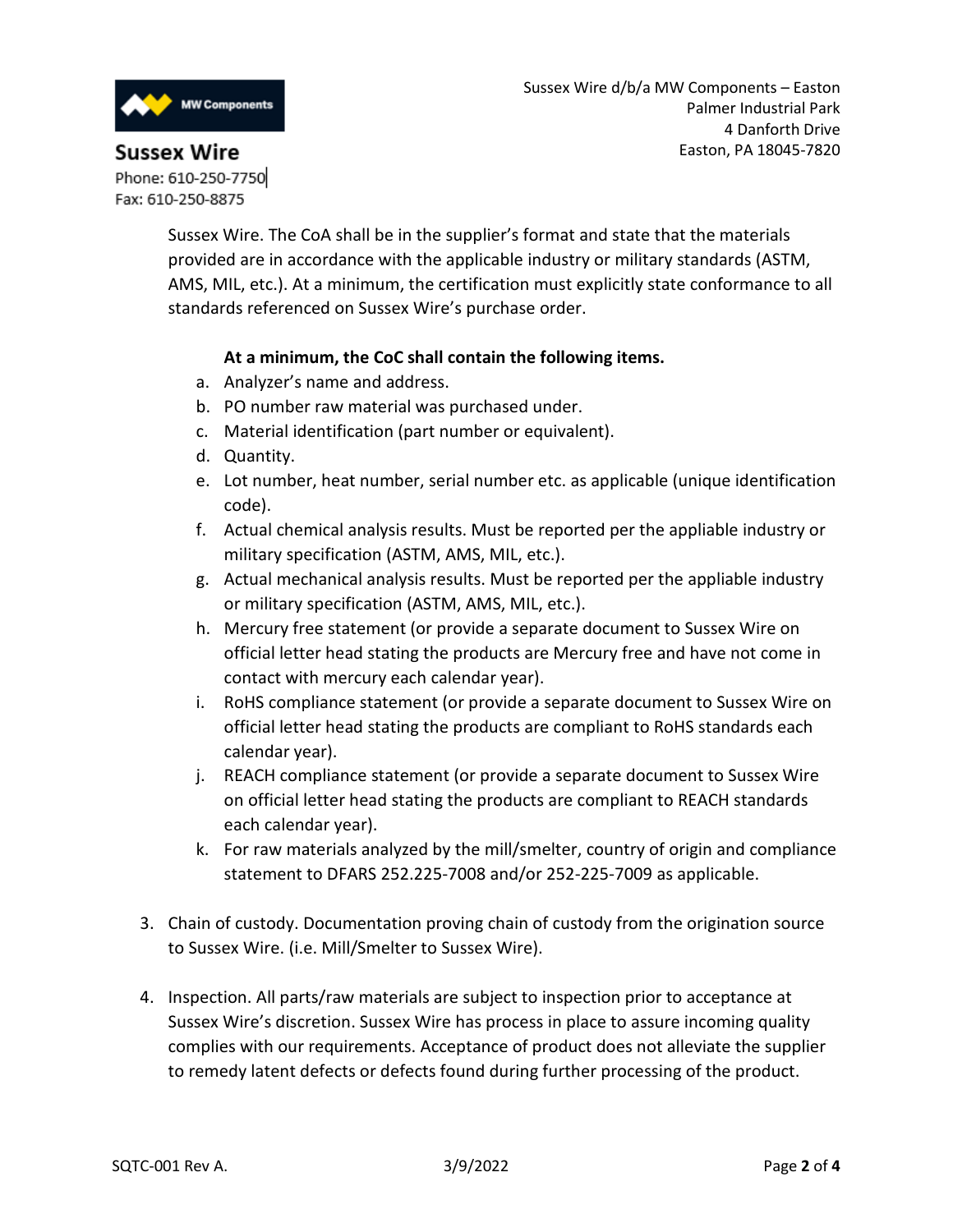

- 5. Conflict Minerals Reporting. Applicable only to products containing materials covered under the Dodd-Frank Act. Due diligence is required to determine the source of raw materials. Sussex Wire may require CMRT files be completed and submitted by the supplier for each calendar year.
- 6. Control of Documents/Confidential Information. Should Sussex Wire supply documentation to a supplier to produce parts, all information shall be treated as confidential and not disclosed to a 3<sup>rd</sup> party without Sussex Wire's written approval. Sussex Wire may require a NDA to be signed prior to disclosing any documentation.
- 7. Order Confirmation. All orders shall be confirmed to Sussex Wire within 48 hours. It is the supplier's responsibility to review all terms and conditions associated with all Sussex Wire orders and seek clarification for any items not clearly understood.
- 8. Nonconforming items. Known nonconforming material shall not be shipped to Sussex Wire without prior approval. Sussex Wire reserves the right to reject any nonconforming material detected. The supplier shall replace nonconforming material or give credit for the nonconforming material.
- 9. Corrective action. Sussex Wire reserves the right to require corrective action from a supplier when nonconforming material is detected. This corrective action shall be reviewed and commented on by Sussex Wire. Corrective actions shall contain the root cause(s) of the failure, action(s) taken to resolve the failure(s), and action(s) taken to prevent recurrences.
- 10. Flow down requirements. All requirements imposed by Sussex Wire shall be flowed down to sub-tier suppliers.
- 11. First Article Inspection. Any fabricated parts require First Article Inspection complaint to AS9102 or equivalent. If there is a lapse in production for more than 2 years, FAI is required.
- 12. Right of Entry. Representatives of Sussex Wire, its customer, government, or regulatory agencies (if applicable) reserve the right to visit the supplier to perform surveillance activities including but, not limited to, inspections, surveys, and audits to verify conformance to product requirements invoked by Sussex Wire, general requirements,